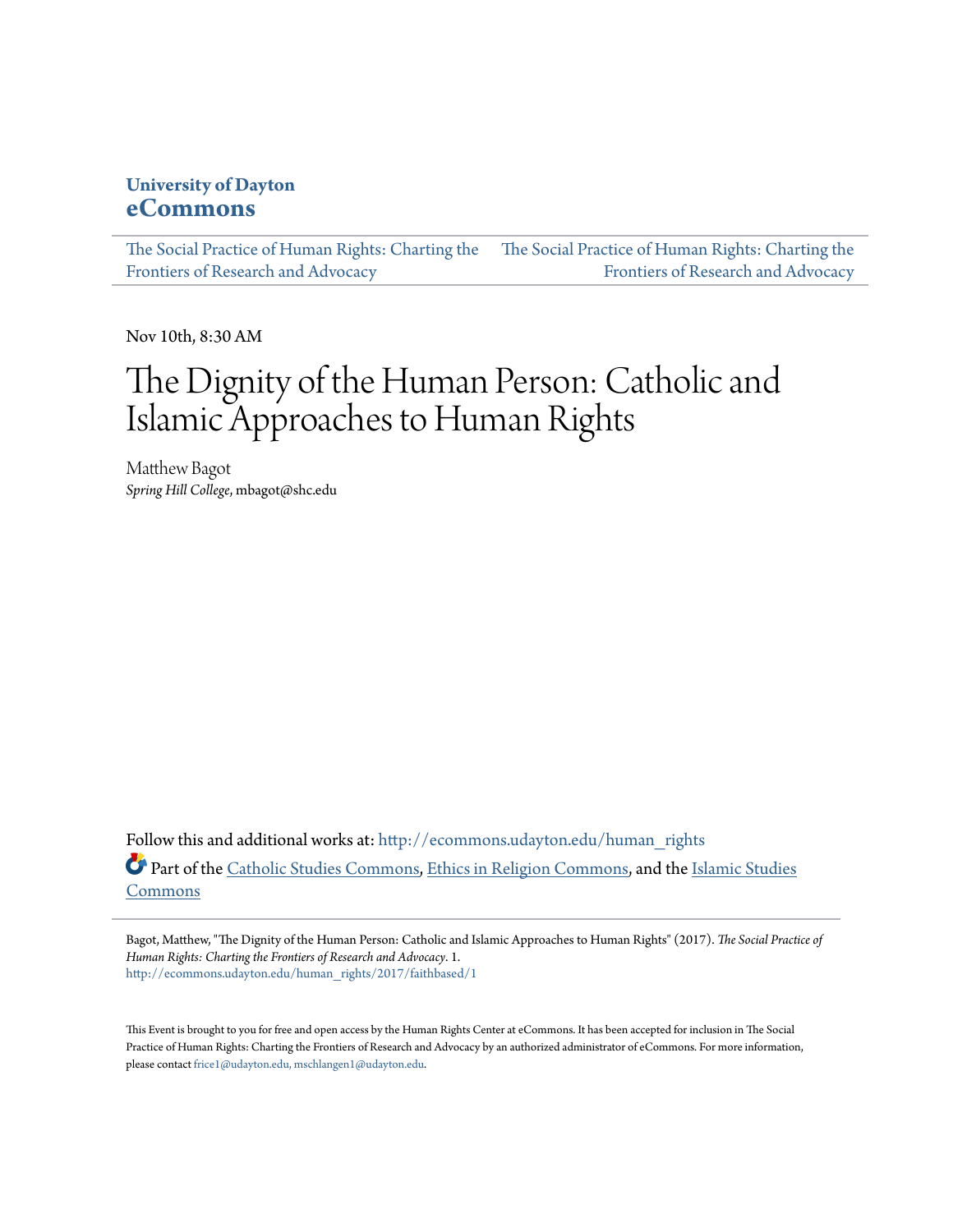## **The Social Practice of Human Rights: Charting the Frontiers of Research and Advocacy**

2017 Conference of the University of Dayton Human Rights Center Nov. 8-10, 2017, Dayton, Ohio For the archive of the conference, see [http://ecommons.udayton.edu/human\\_rights/2017/](http://ecommons.udayton.edu/human_rights/2017/)

#### **Research Panel:** Faith-Based Perspectives

**Presenter:** Matthew Bagot, Spring Hill College

**Title:** The Dignity of the Human Person: Catholic and Islamic Approaches to Human Rights

#### **Abstract:**

At the beginning of *The Global Face of Public Faith*, David Hollenbach, S.J., challenges the world's religious communities to relate their distinctive visions of the good human life with the growing awareness that all persons are linked in a web of global interdependence. Hollenbach's work is founded on an understanding of the common good that he discerns at Vatican II and calls "dialogic universalism." It is universal because humans are sufficiently alike when it comes to the requirements for their respective goods; it is dialogic because cultural differences necessitate deep intellectual engagement across traditions if they are to be bridged.

In this paper, I hope to engage in "dialogic universalism" by exploring the confluence between Catholic and Islamic approaches to human rights. The paper is part of a broad project in comparative ethics.

The Catholic approach to human rights is premised on the dignity of the person. But the "person" here is conceived, crucially, as a social creature. Thus Hollenbach writes: "Catholic thought and action in the human rights sphere ... are rooted in a communitarian alternative to liberal human rights theory." This alternative conception defines human rights as "the minimum conditions for life in community," which is premised not only on the relational nature of the person (created in the image and likeness of a Trinitarian God), but also on a conception of justice as participation in the life of the human community for all persons. Consequently, rights are conceived not simply as negative immunities but more broadly as positive empowerments.

I will argue that this vision of empowering all citizens to participate in communal life is replicated in the work of Iranian Shi'ite scholar Abdolkarim Soroush, for whom rights imply duties to others and thus the pursuit of social and economic justice in a democratic context.

#### **About the presenter:**

Matthew J. Bagot (Ph.D. in theological ethics from Boston College, 2010) is an associate professor of theology specializing in social ethics at Spring Hill College in Mobile, Alabama. In the past year, he has published "Dialogic Universalism Today: the Intellectual Solidarity of David Hollenbach, Abdullahi Ahmed An-Na'im, and Naser Ghobadzadeh Regarding the Political Role of Religion" in *Public Theology and the Global Common Good: Essays in Honor of David Hollenbach* (Orbis Books, Fall, 2016) and "Catholicism and Cosmopolitanism: the Confluence of Three Catholic Scholars and the Cosmopolitan Democrats Regarding State Sovereignty" in *De Ethica: A Journal of Philosophical, Theological, and Applied Ethics* 2016 3(2). Recent presentations include "Another Vision of Integral Development: Luigi